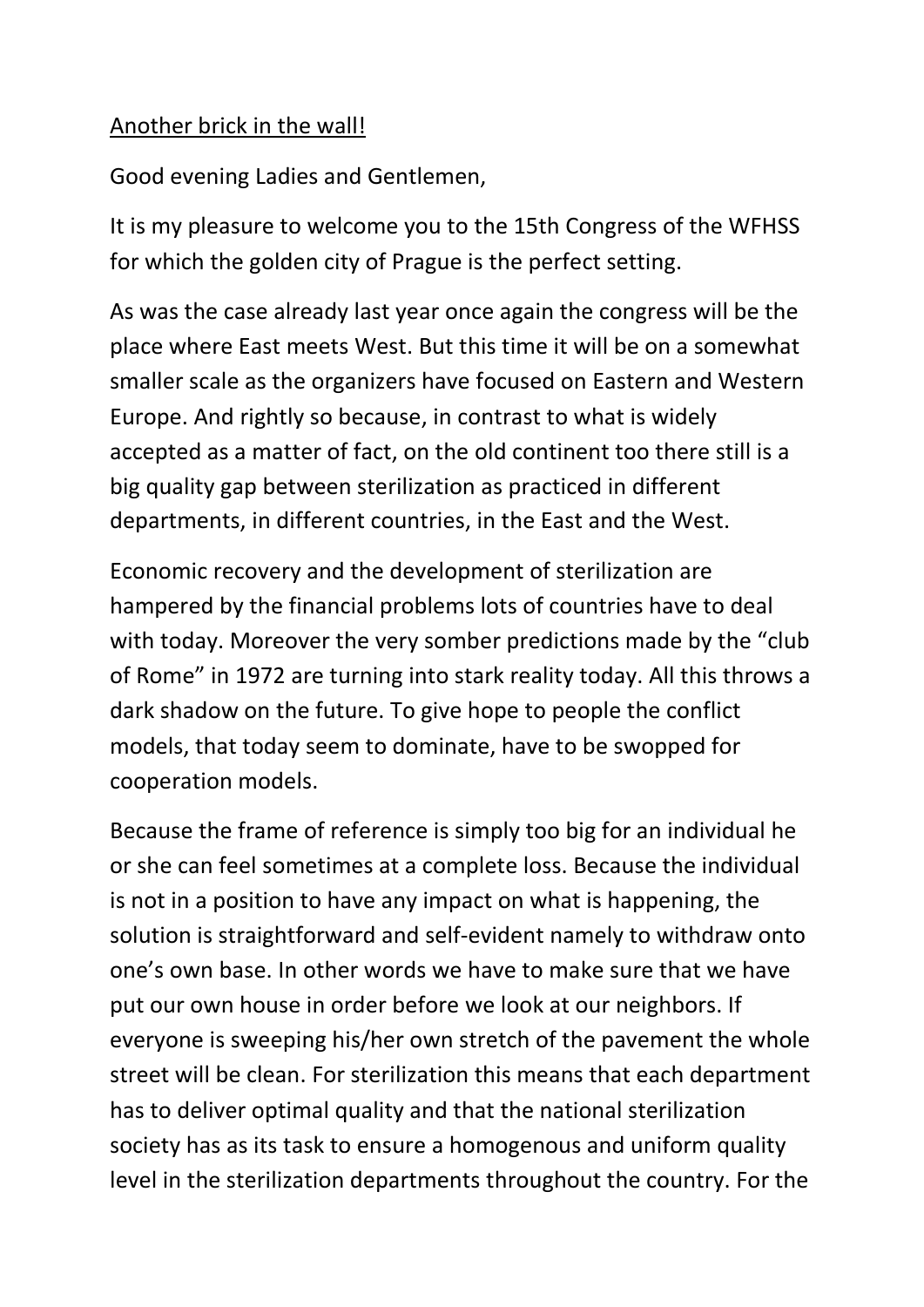WFHSS this means that it is a source of information, that it remains a knowledge center, that it stimulates the setting up of societies in countries where they do not yet exist and that it provides a forum where the national societies can meet. Each department, each society should be aware of its role and responsibilities and should strive to be a frontrunner locally, nationally or internationally. This as far as the rational, technical aspects of sterilization practices are concerned.

We also should not lose sight of the social dimension which is linked to each human activity. The challenge for sterilization departments is also to create a working environment in which our members of staff love to do their jobs, where they have the opportunity of developing themselves and where they can realize the objectives of the sterilization department namely to provide a medical device of good quality to the care provider. This should be our contribution to the wellbeing of the patients, our brick in the wall of a better world.

Because despite the fact that the CSSD provides a facilitating service in the hospital, its contribution may not be minimized. This does not mean that our department is not important, on the contrary. But we should not forget that we decide ourselves whether we are taken seriously because we can only be as important as the service we provide and as the commitment we show. Therefore our product should be of the highest possible quality. We can and have to be big in something small; we should be committed for 100 % to this task. The higher our conviction to do this, the more important the CSSD will be not in but for the hospital.

This requires permanent alertness and a lot of empathy for the patient. The latter is not always easy as we never get the stimulating emotional feedback which results from direct patient contact. Our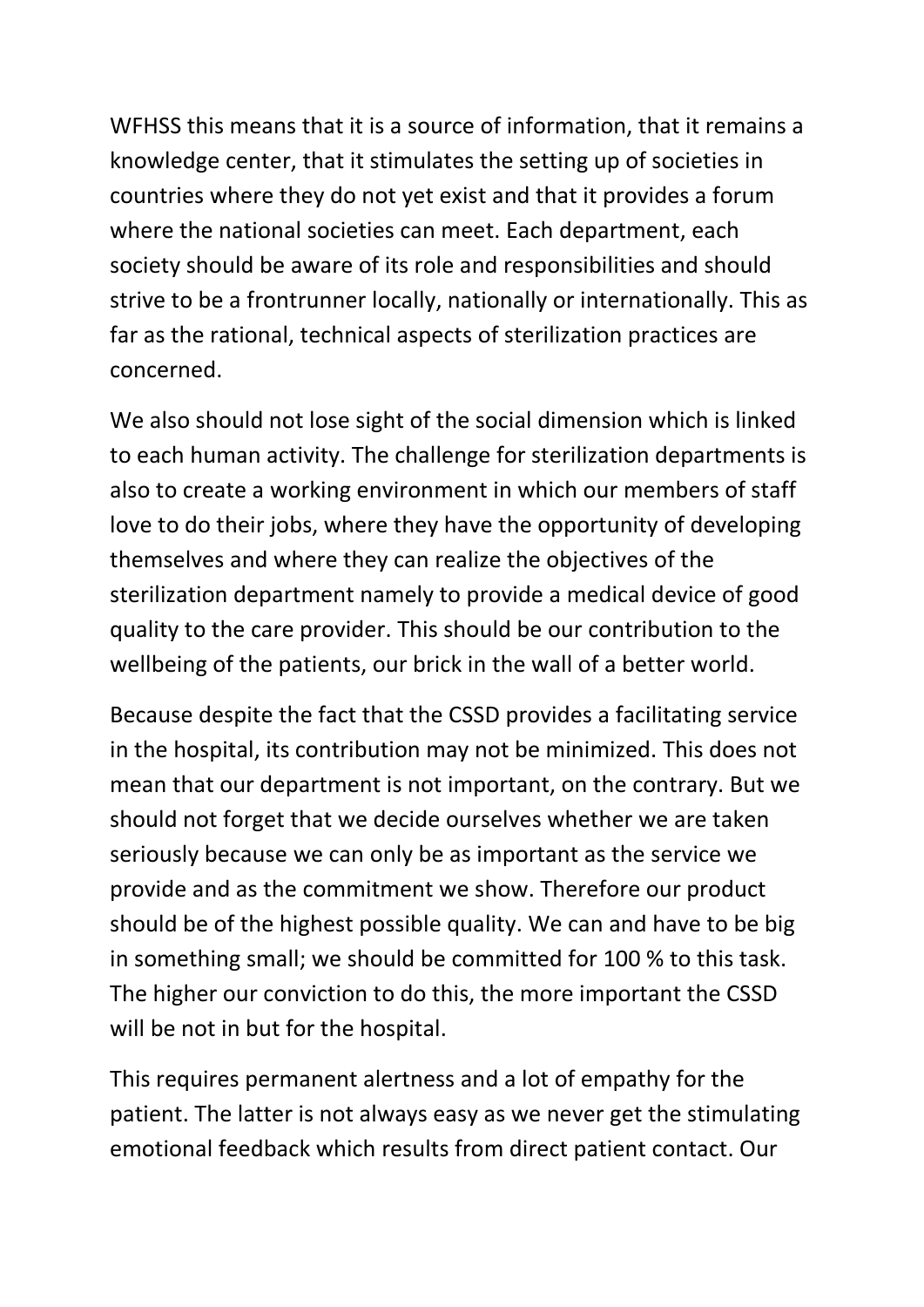motivation, the dedication of the members of staff in our departments has to arise from the realization of the importance of our service within the framework of the total care provided in the hospital and the recognition of it by management. To the extent that the members of staff of sterilization departments feel valued, they will also perform better and their identification with a high quality end product will be higher. Their sense of self-esteem and selfrespect reflects on the end product and the department and vice versa. The extent to which the CSSD is given the recognition it deserves is directly related to the quality of that end product.

Sterilization has had a long struggle for the recognition of its identity, its separate statute in the hospital, its autonomy. This fight has been won. Also the conviction that validated reprocessing is a fully controllable risk (Axel Kramer) which has little or nothing at all to do with infection prevention finally found solid ground. The time has come for the further integration of the department into the hospital. This can be achieved when the department puts its expertise at the disposal of the hospital such as in logistics and in the cleaning and disinfecting of flexible endoscopes. These are domains in which we can make our mark and where we can, with our experience, make a substantial contribution to the efficiency of the hospital and to the care of the patient.

Prague is a city of art and culture. It symbolizes the duality and complementarity, the individuality and the importance of teamwork in the department. Art is the intricate mix of skill, inspiration and emotion at the level of the individual. Because art delves into what it means to be a human being it also transgresses national borders to attain a universal appeal. In sterilization too a lot depends on the individual members of staff. Their knowledge, competence, attitude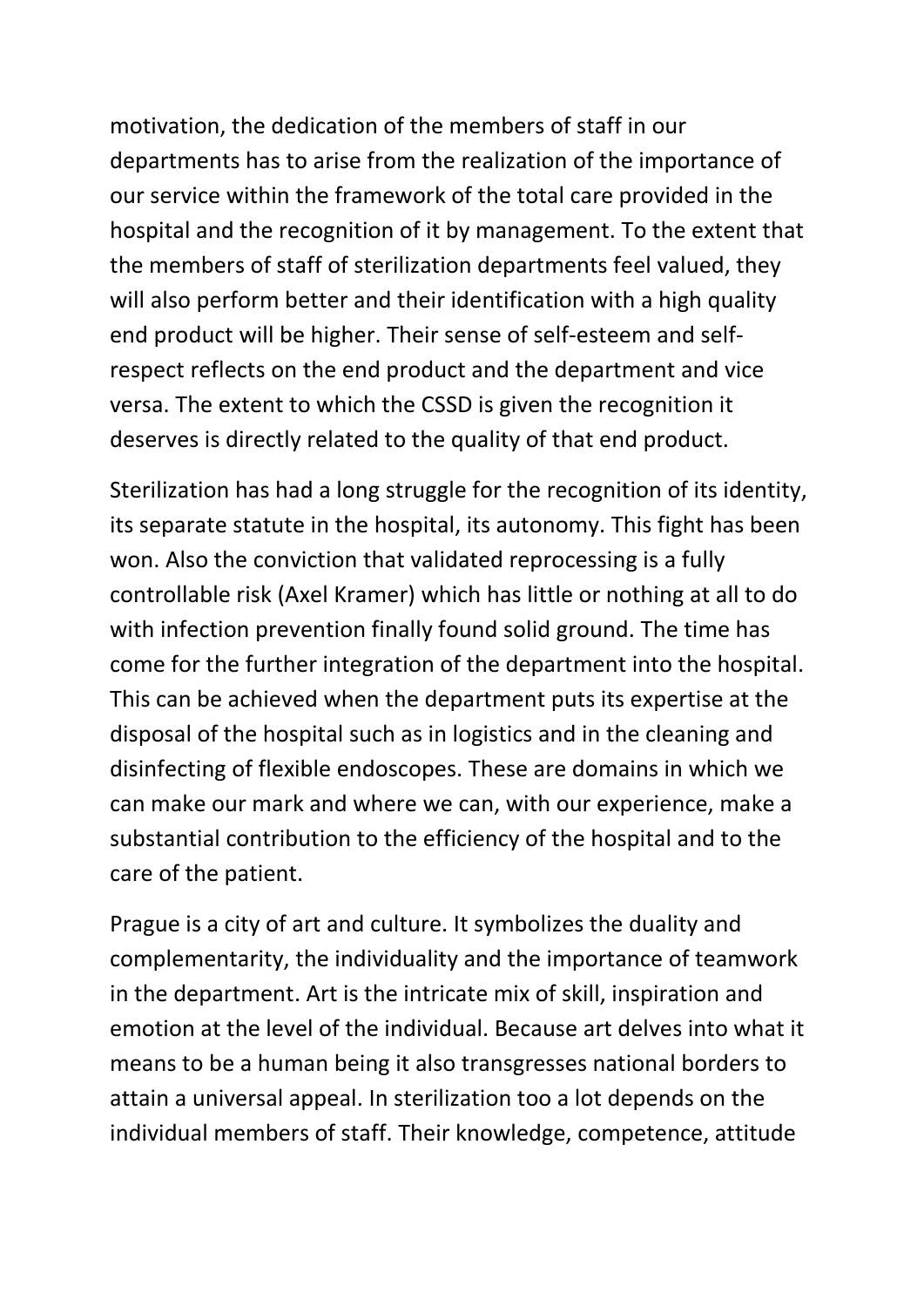and motivation are the determining factors in the provision of sterile medical devices of a good quality.

But these members of staff also function in a team. A sterile medical device is in fact the fusion and the result of the work done by a number of people. The culture in a department, in other words, the level of development a particular department has reached, determines the outcome. Culture is synonymous with quality. However, this level also depends on the culture within sterilization in general.

The congresses of the WFHSS provide the opportunity to the world of sterilization to define this culture, to evaluate what has been achieved and to set objectives in order to lift sterilization onto a higher level. All sterilization departments all over the world should participate in this process and play an active role in working out the international guidelines and in describing the quality sterilization departments should provide.

The essential precondition is that sterilization distances itself from fetishes and voodoo practices and not only confirms but also reinforces the processes of sustainable change on the basis of scientific research and evidence.

We trust that this congress will be the synthesis of state-of-the-art practices and an inspired vision for the future. The speakers we have invited will set out their views on how to bring about a culture of excellence in sterilization and which future developments we should embrace.

There are plenty of challenges but there is also the burning ambition to meet these head on and thus to make a substantial contribution to realizing the quality standards hospitals and the patients expect from us. Only with your co-operation can we implement the necessary